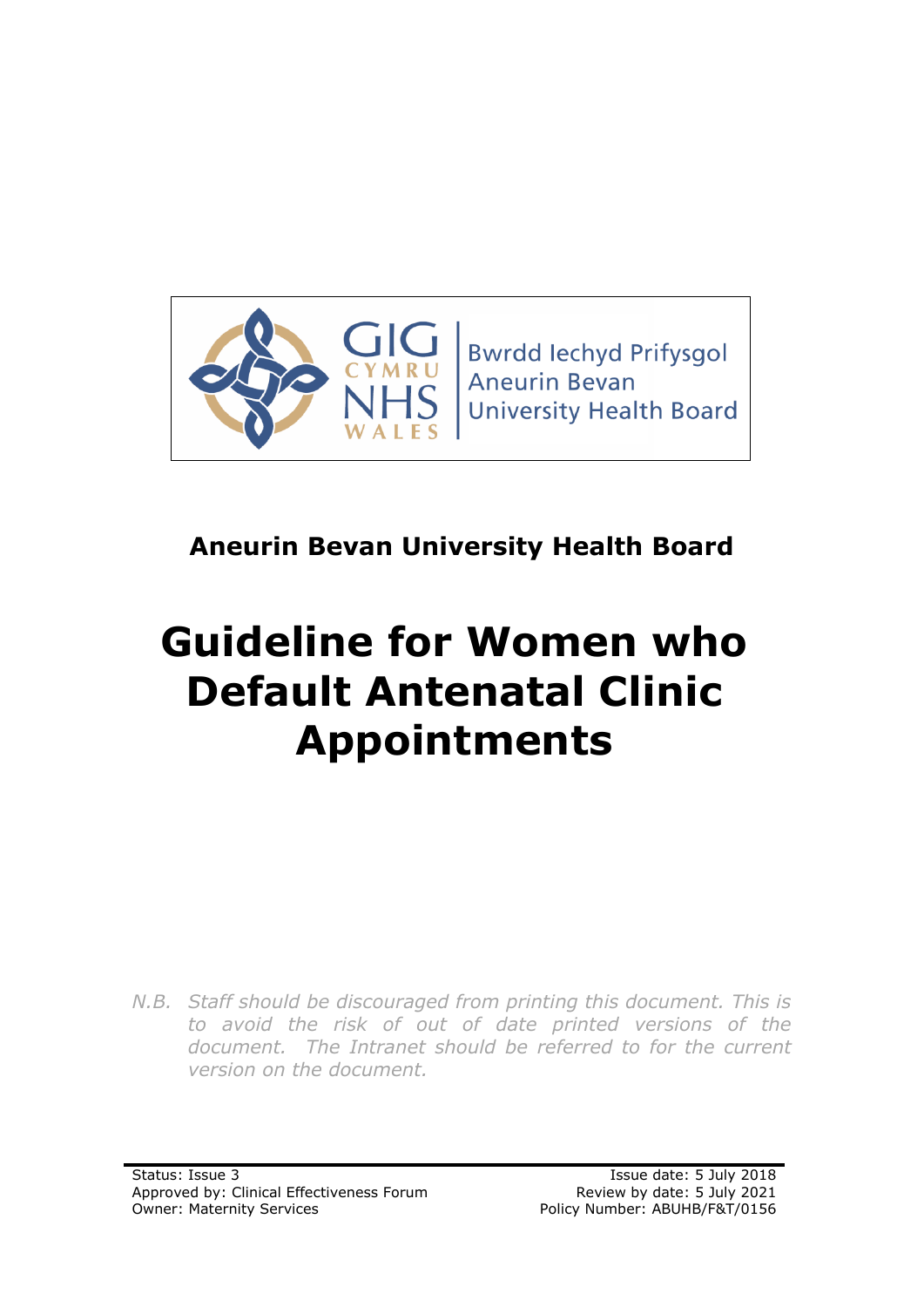# **Contents:**

| Appendix 1 - Guideline for Women Who default Antenatal |  |  |
|--------------------------------------------------------|--|--|
| <b>Clinic Appointments</b>                             |  |  |

| <b>Appendix 2 - Flow chart</b> |  |
|--------------------------------|--|
|--------------------------------|--|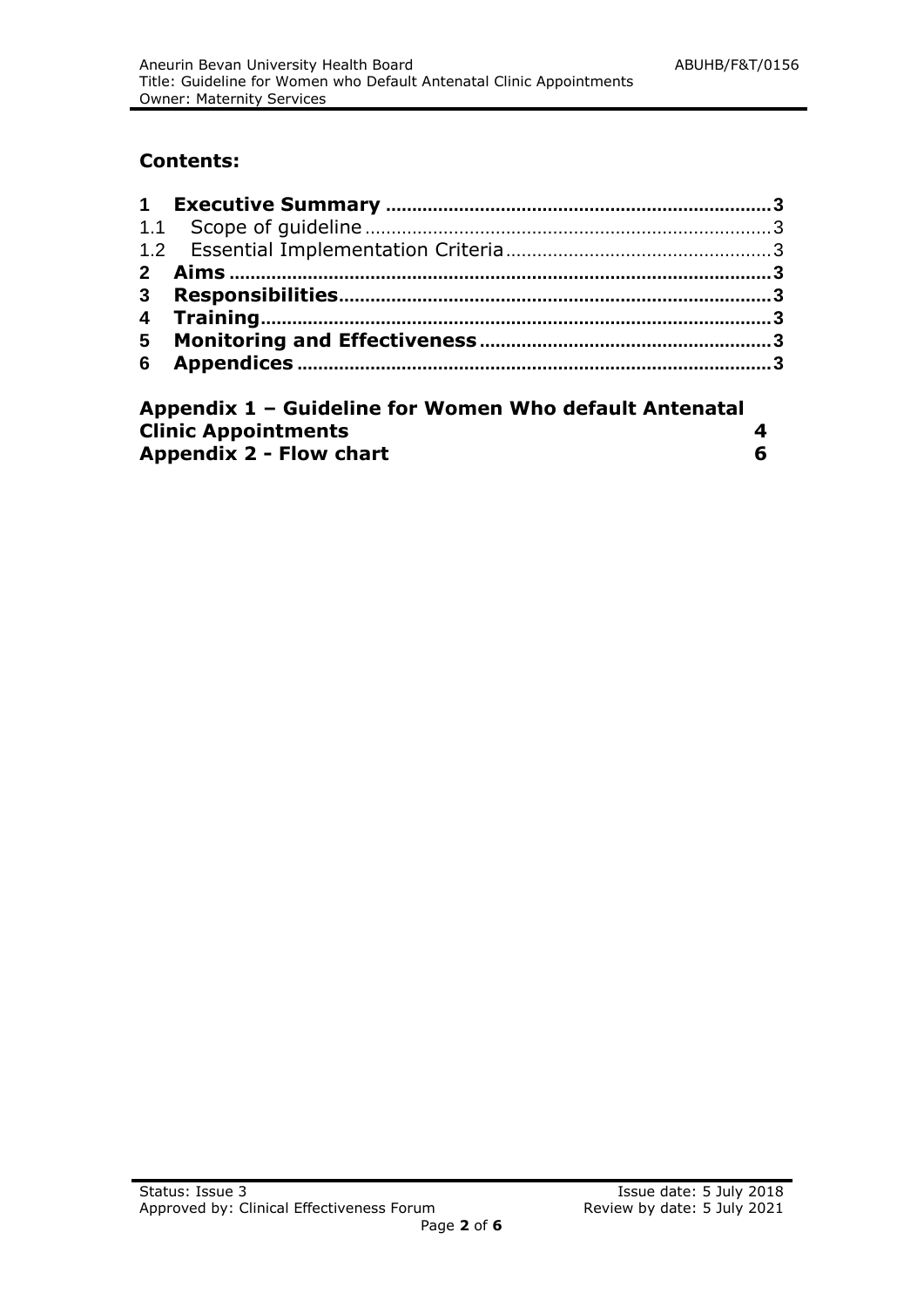### **1 Executive Summary**

This document is a clinical guideline designed to support safe and effective practice.

#### **1.1 Scope of guideline**

This guideline applies to all clinicians working within maternity services.

#### **1.2 Essential Implementation Criteria**

Auditable standards are stated where appropriate.

#### **2 Aims**

To provide support for clinical decision making.

#### **3 Responsibilities**

The Maternity Management team.

#### **4 Training**

Staff are expected to access appropriate training where provided. Training needs will be identified through appraisal and clinical supervision.

#### **5 Monitoring and Effectiveness**

Local service Improvement Plan will guide monitoring and effectiveness.

#### **6 Appendices**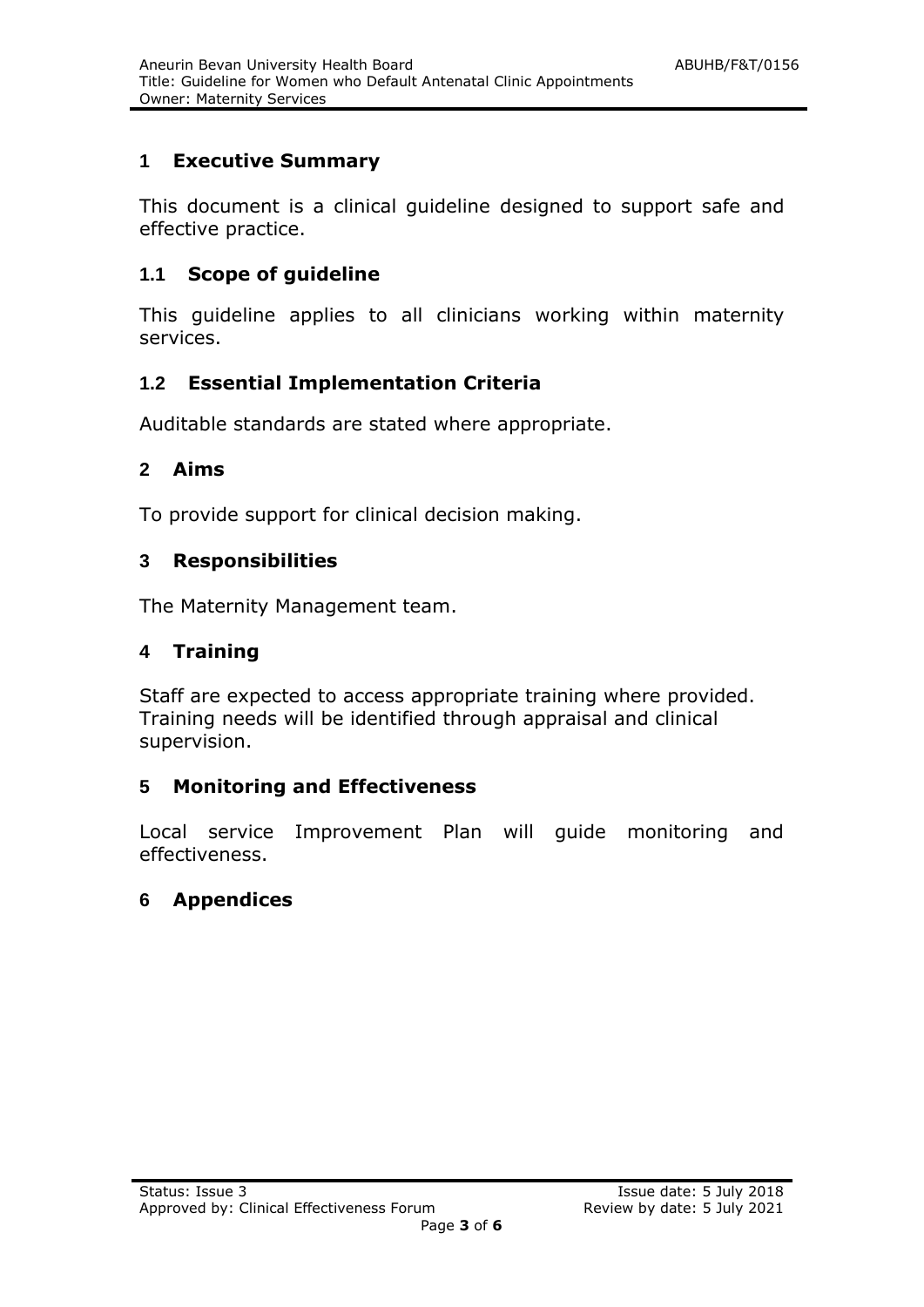# **Appendix 1**

#### **Guideline for Women who default Antenatal Clinic Appointments**

Liaison and communication between health professionals and other agencies involved in the provision of antenatal care will be maintained throughout the pregnancy. All staff should consider women who default an ante natal appointment in the context of women with complex needs, hard to reach groups, and women with communication challenges.

If a woman fails to attend an antenatal appointment in early pregnancy, the midwife needs to obtain confirmation of the ongoing pregnancy from the General Practitioner and gynaecology department. In cases where the pregnancy is ongoing, the midwife and obstetric medical records staff will reappoint the woman to the next available clinic.

If the pregnancy has ended, the ante natal clinic midwife will cross check the gynaecology miscarriage list and ensure all further pregnancy related invitations and visits are cancelled eg dating / anomaly scans. The midwife will also close the open pregnancy record on the midwifery information system.

During the pregnancy, if a woman defaults an arranged clinic appointment, the midwife responsible for the clinic will contact the community midwifery team / community midwife to ensure they are aware of the situation. The midwife responsible for the clinic will contact the woman to establish the reason for her non-attendance, this information should be uploaded to documents on CWS and alert on the maternity information system, re appoint the woman to the next available and appropriate clinic. An appointment letter will be sent to the woman.

On a second or subsequent occasion of defaulting ante natal clinic, the midwife responsible for the clinic will liaise with the community midwife who will visit the woman and establish her reason for nonattendance. The midwife responsible for the clinic should upload this information to documents on CWS and place an alert on the maternity information system. The community midwife will upload this information to documents on CWS and alert on the maternity information system and document in her work diary the reason for non-attendance, indicating any additional or alternative arrangements made for effective provision of antenatal care. This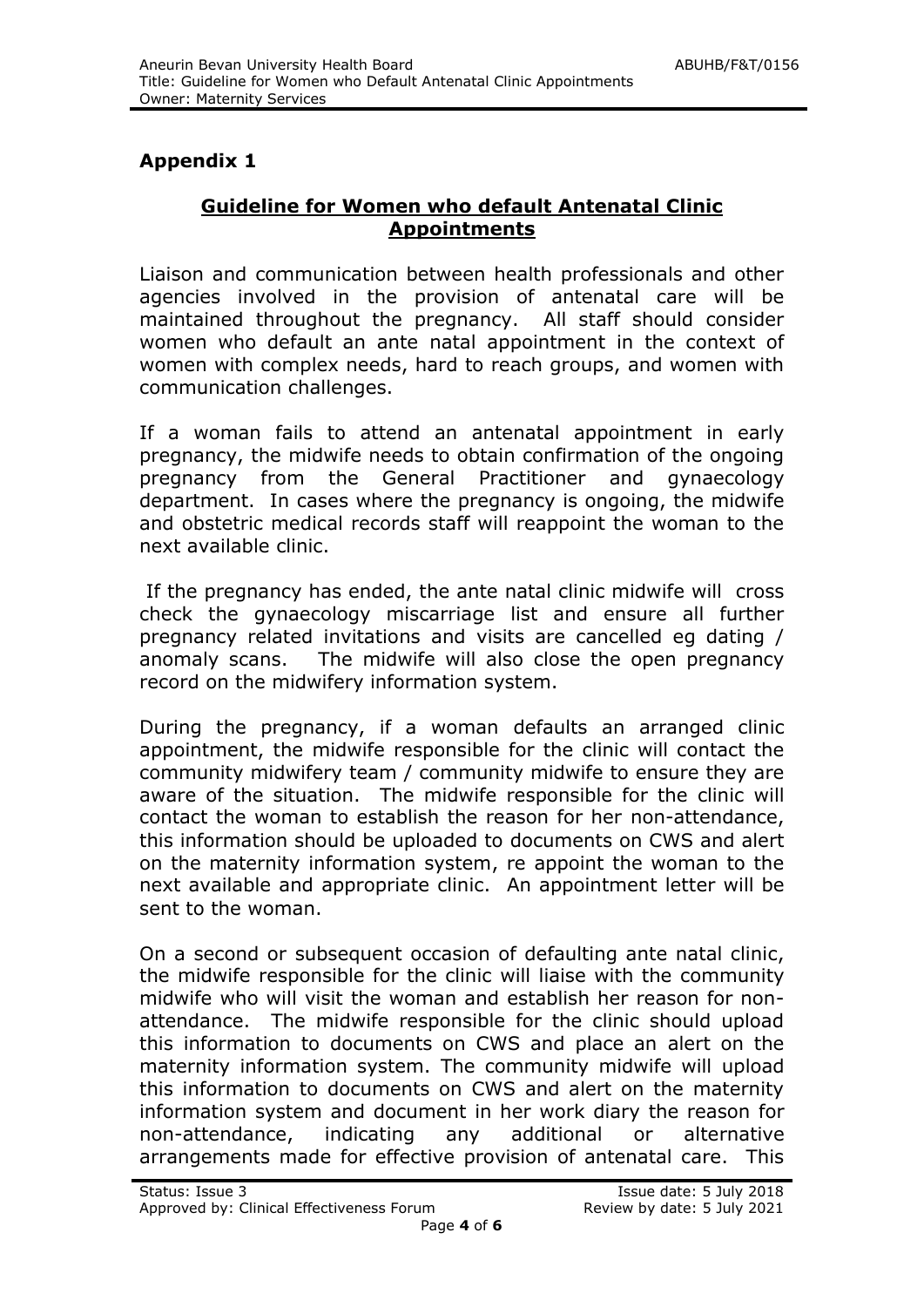may include requesting obstetric medical records staff to reappoint the woman to an ante natal clinic, and consideration of referral to social services in instance of persistent defaulting. It is good practice to inform the woman's GP of persistent defaulting. These actions provide an opportunity to discuss and formulate a plan for provision of continued care for the woman.

On any occasion of a woman defaulting obstetric / joint obstetric medical ante natal care, the midwife reviewing the clinic should consider the clinical need to ensure care plans are followed with the consultant obstetrician / medical consultant in the woman's absence. The community midwife will visit the woman to perform an ante natal visit and encourage attendance at clinic.